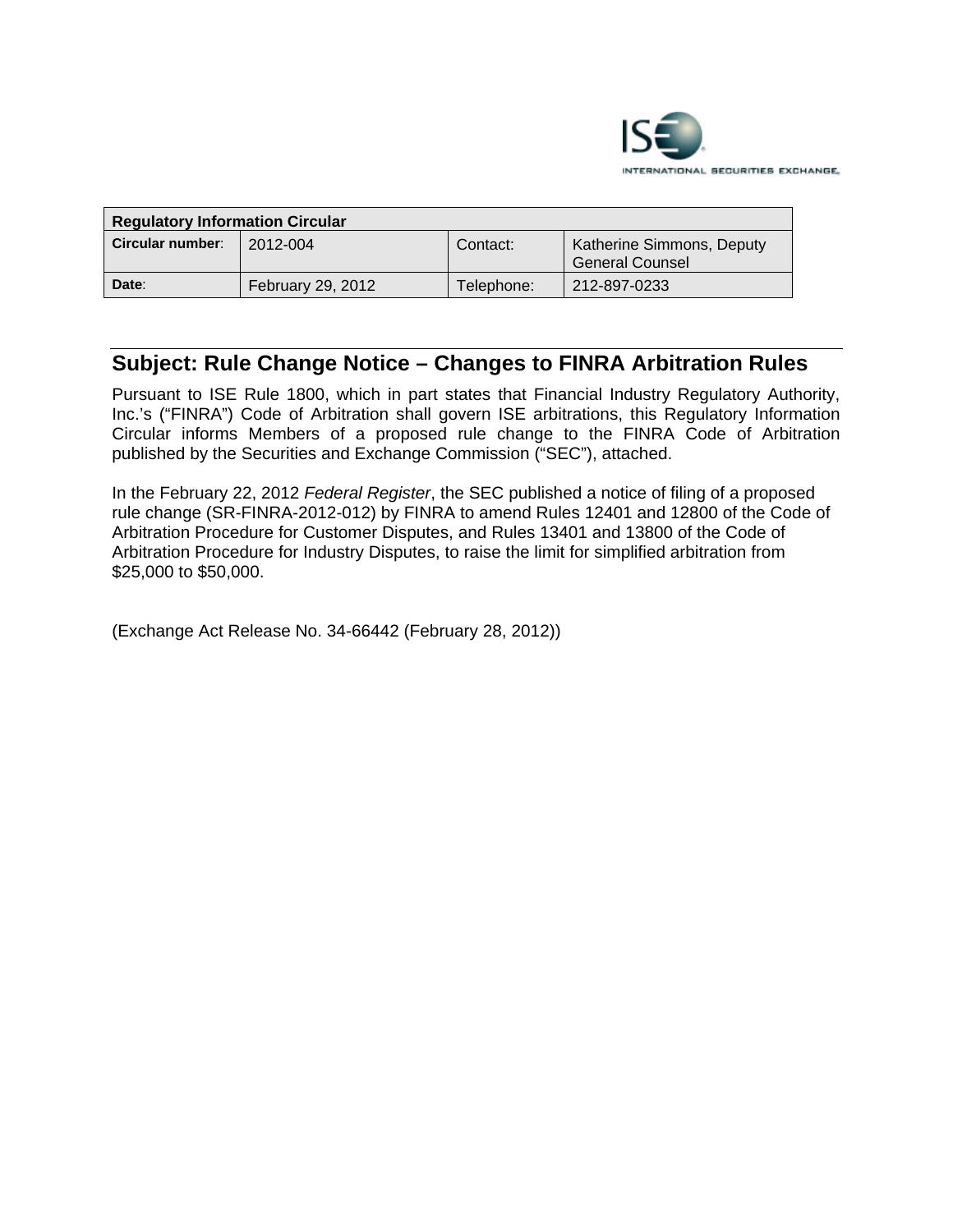

10 CFR 50.55a. This action effectively minimizes the differences in preservice examination requirements when developing the ISI program but is not mandatory.

For its initial 120-month interval, a COL licensee may submit to the NRC a request to authorize an alternative to use a different edition and addenda of ASME B&PV Code, Section III, than that established in the design certification application, or an earlier edition and addenda of ASME B&PV Code, Section XI, than that required by 10 CFR 50.55a(g)(3)(i), for developing its PSI program. According to 10 CFR 50.55a, the COL licensee would need to demonstrate that (1) this edition and addenda of ASME B&PV Code, Section III or XI, would provide an acceptable level of quality and safety, or (2) compliance with the specified requirement to use the latest edition and addenda would result in hardship or unusual difficulty without a compensating increase in the level of quality and safety.

# Risk-Informed IST and ISI Programs

On several occasions, the NRC staff has been asked to define its position on Risk-Informed IST and ISI program submittals during the COL application process. A COL applicant or licensee may submit Risk-Informed IST and ISI programs for NRC staff review and authorization as an alternative to the regulations as described in 10 CFR 50.55a. The COL applicant or licensee will need to satisfy the requirements for authorization of an alternative as specified in 10 CFR 50.55a.

The NRC staff recommends that a conventional IST or ISI program be in place or developed before preparing a Risk-Informed IST or ISI program to facilitate the evaluation of the acceptability of the alternative program. This recommendation is based solely on the fact that the existing design certification applications, the Standard Review Plan acceptance criteria, the applicable NUREG documents, and the COL applications conform to the premise that conventional IST/ISI programs have been developed prior to a Risk-Informed program. No regulation requires that a conventional IST/ISI program be developed prior to a Risk-Informed IST or ISI program submission as an alternative. However, the NRC staff considers this approach to provide the most expedient course for review and approval of a Risk Informed IST or ISI program.

## *Backfit Discussion*

This RIS clarifies current regulatory requirements and provides voluntary

options that a COL licensee may propose. The RIS imposes no new requirements and necessitates no action or written response. Therefore, it does not constitute a backfit under 10 CFR 50.109, ''Backfitting,'' and the staff did not perform a backfit analysis.

#### *Congressional Review Act*

[Discussion to be provided in the final RIS.]

# *Paperwork Reduction Act Statement*

This RIS does not contain new or amended information collection requirements that are subject to the Paperwork Reduction Act of 1995 (44 U.S.C. 3501 *et seq.*). The Office of Management and Budget (OMB) approved the existing requirements under OMB approval numbers 3150– 0011 and 3150–0151.

## *Public Protection Notification*

The NRC may not conduct or sponsor, and a person is not required to respond to, an information collection unless the requesting document displays a currently valid OMB control number.

#### *Contact*

Please direct any questions about this matter to Andrea Russell, Project Manager, telephone 301–415–8553, or email *Andrea.Russell@nrc.gov.* 

For the Nuclear Regulatory Commission.

Dated at Rockville, Maryland, this 16th day of February 2012.

## **Kimyata Morgan-Butler,**

*Acting Chief, Generic Communications Branch, Division of Policy and Rulemaking, Office of Nuclear Reactor Regulation.*  [FR Doc. 2012–4647 Filed 2–27–12; 8:45 am] **BILLING CODE 7590–01–P** 

**SECURITIES AND EXCHANGE COMMISSION** 

## **Sunshine Act Meeting Notice**

Notice is hereby given, pursuant to the provisions of the Government in the Sunshine Act, Public Law 94–409, that the Securities and Exchange Commission will hold a Closed Meeting on Thursday, March 1, 2012 at 2 p.m.

Commissioners, Counsel to the Commissioners, the Secretary to the Commission, and recording secretaries will attend the Closed Meeting. Certain staff members who have an interest in the matters also may be present.

The General Counsel of the Commission, or his designee, has certified that, in his opinion, one or more of the exemptions set forth in 5 U.S.C.  $552b(c)(3)$ ,  $(5)$ ,  $(7)$ ,  $9(B)$  and  $(10)$ and 17 CFR 200.402(a)(3), (5), (7), 9(ii)

and (10), permit consideration of the scheduled matters at the Closed Meeting.

Commissioner Paredes, as duty officer, voted to consider the items listed for the Closed Meeting in a closed session.

The subject matter of the Closed Meeting scheduled for Thursday, March 1, 2012 will be:

Institution and settlement of injunctive actions;

Institution and settlement of administrative proceedings; and

Other matters relating to enforcement proceedings.

At times, changes in Commission priorities require alterations in the scheduling of meeting items.

For further information and to ascertain what, if any, matters have been added, deleted or postponed, please contact:

The Office of the Secretary at (202) 551–5400.

February 23, 2012.

**Elizabeth M. Murphy,** 

*Secretary.* 

[FR Doc. 2012–4808 Filed 2–24–12; 11:15 am] **BILLING CODE 8011–01–P** 

# **SECURITIES AND EXCHANGE COMMISSION**

**[Release No. 34–66442; File No. SR–FINRA– 2012–012]** 

# **Self-Regulatory Organizations; Financial Industry Regulatory Authority, Inc.; Notice of Filing of Proposed Rule Change Relating To Raising the Limit for Simplified Arbitration**

February 22, 2012.

Pursuant to Section 19(b)(1) of the Securities Exchange Act of 1934 (''Act'') 1 and Rule 19b–4 thereunder,2 notice is hereby given that February 9, 2012, Financial Industry Regulatory Authority, Inc. (''FINRA'') filed with the Securities and Exchange Commission (''SEC'' or ''Commission'') the proposed rule change as described in Items I, II, and III below, which Items have been substantially prepared by FINRA. The Commission is publishing this notice to solicit comments on the proposed rule change from interested persons.

# **I. Self-Regulatory Organization's Statement of the Terms of Substance of the Proposed Rule Change**

FINRA is proposing to amend FINRA's Customer and Industry Codes

<sup>1</sup> 15 U.S.C. 78s(b)(1).

<sup>2</sup> 17 CFR 240.19b–4.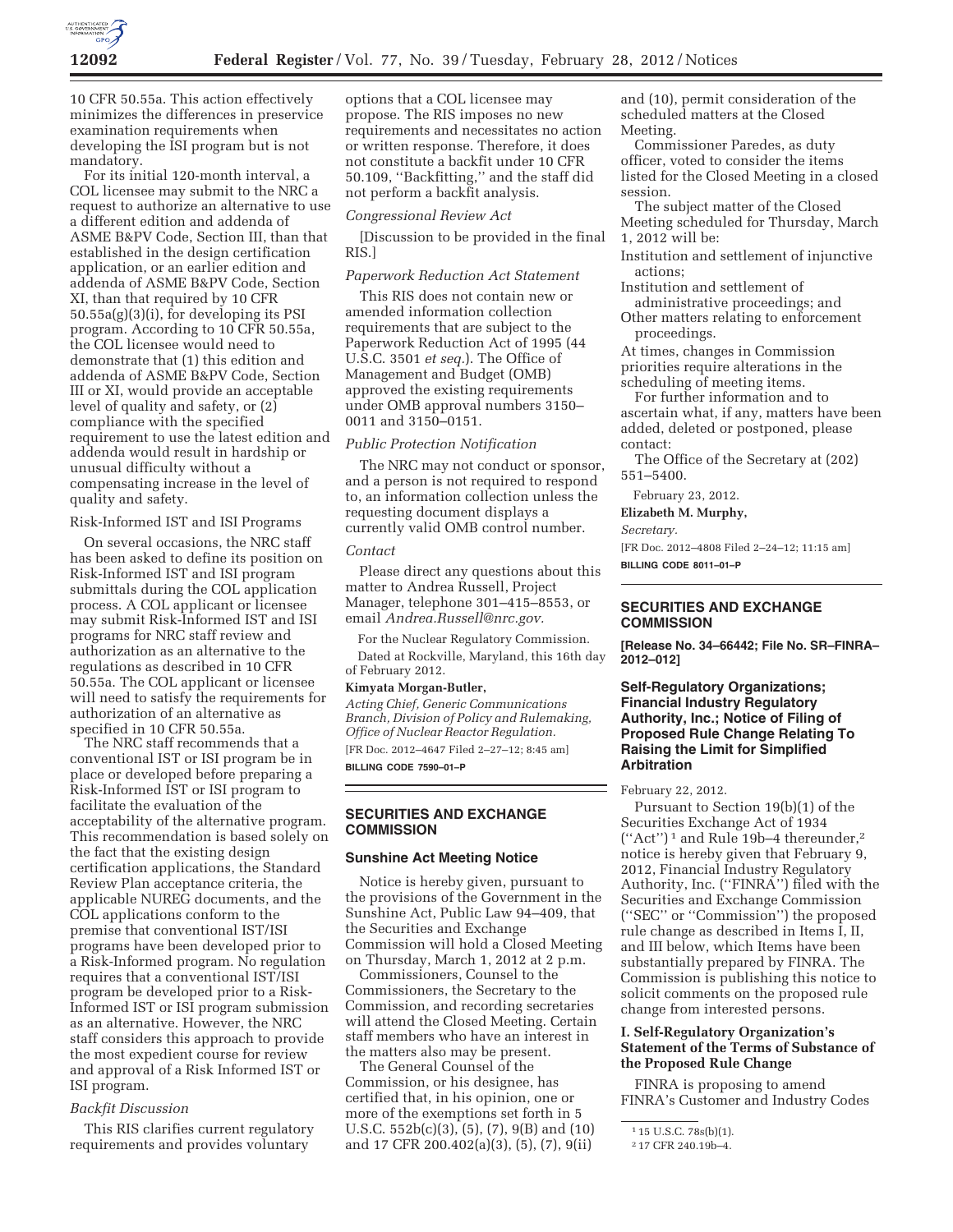of Arbitration Procedure to raise the limit for simplified arbitration from \$25,000 to \$50,000.

The text of the proposed rule change is available on FINRA's Web site at *http://www.finra.org,* at the principal office of FINRA, and at the Commission's Public Reference Room.

# **II. Self-Regulatory Organization's Statement of the Purpose of, and Statutory Basis for, the Proposed Rule Change**

In its filing with the Commission, FINRA included statements concerning the purpose of and basis for the proposed rule change and discussed any comments it received on the proposed rule change. The text of these statements may be examined at the places specified in Item IV below. FINRA has prepared summaries, set forth in sections A, B, and C below, of the most significant aspects of such statements.

# *A. Self-Regulatory Organization's Statement of the Purpose of, and Statutory Basis for, the Proposed Rule Change*

# 1. Purpose

FINRA is proposing to amend FINRA Rules 12401 (Number of Arbitrators) and 12800 (Simplified Arbitration) of the Code of Arbitration Procedure for Customer Disputes (''Customer Code''), and FINRA Rules 13401 (Number of Arbitrators) and 13800 (Simplified Arbitration) of the Code of Arbitration Procedure for Industry Disputes (''Industry Code''), to raise the limit for simplified arbitration from \$25,000 to \$50,000.

Currently, FINRA offers streamlined arbitration procedures for claimants seeking damages of \$25,000 or less. Under the simplified arbitration rules, one chair-qualified arbitrator decides a claim and issues an award based on the written submissions of the parties, unless, in a customer case, the customer requests a hearing, or, in an industry case, the claimant requests a hearing. FINRA also streamlines discovery for these cases.

The \$25,000 threshold has been in place since 1998 3 and, at that time, captured 21 percent of all cases filed with the forum. Currently, the \$25,000 threshold captures ten percent of FINRA's caseload. Statistics for 2011 indicate that raising the threshold to \$50,000 would increase the percentage of claims administered under simplified arbitration to 17 percent of the claims filed with the forum. FINRA staff believes that raising the threshold for simplified arbitration to \$50,000 would benefit forum users in a number of ways.

First, forum fees for simplified arbitration claims would be reduced. Under FINRA Rules 12800 and 13800, no hearing is held unless the customer or claimant requests one.4 Under the current fee schedule, FINRA charges \$450 per hearing session for claims between \$25,000 and \$50,000. Under the proposed rule change, parties who choose to have their dispute resolved ''on the papers'' (*i.e.,* based on the pleadings and other materials submitted by the parties) would save the \$450 hearing session fee.5 In the event that a case would have required two hearing sessions (one full day), the fee savings would be \$900.6 Further, under Rules 12903 and 13903 (Process Fees Paid by Members), members are assessed a nonrefundable hearing process fee of \$1,000 for claims between \$25,000.01 and \$50,000 when a hearing date and location are set. Under the proposal, if the dispute is resolved on the papers, members would not have to pay this fee.

Second, parties would save the time and expense of preparing for, scheduling, and traveling to the hearing.

Third, customers who are not able to retain an attorney to handle their case because of the small amount in dispute, and who are not comfortable appearing at an evidentiary hearing without representation, would have the flexibility to choose whether to request a hearing.

Finally, raising the limit for cases decided on the papers would reduce the time to process the cases because the arbitrator and parties would not need to coordinate their calendars to schedule a hearing.

For the reasons stated above, FINRA is proposing to amend Rules 12401(a) and 13401(a) to provide that if the amount of a claim is \$50,000 or less, exclusive of interest and expenses, the panel would consist of one arbitrator and the claim would be subject to the simplified arbitration rules. FINRA would amend Rules 12401(c) and

13401(c) to state that if the amount of a claim is more than \$50,000, but not more than \$100,000, exclusive of interest and expenses, the panel will consist of one arbitrator unless the parties agree in writing to three arbitrators. The provisions relating to claims of more than \$100,000 would remain the same.

FINRA is proposing to amend Rules 12800(a) and 13800(a) to provide that the simplified arbitration rules apply to claims involving \$50,000 or less, exclusive of interest and expenses. FINRA would amend Rules 12800(e) and 13800(e) to state that if any pleading increased the amount in dispute to more than \$50,000, FINRA would no longer administer the claim under the simplified arbitration rules.

# 2. Statutory Basis

FINRA believes that the proposed rule change is consistent with the provisions of Section 15A(b)(6) of the Act,7 which requires, among other things, that FINRA rules must be designed to prevent fraudulent and manipulative acts and practices, to promote just and equitable principles of trade, and, in general, to protect investors and the public interest. FINRA believes that raising the threshold for simplified arbitration would, as referenced above, improve efficiency and reduce fees for claims up to \$50,000, enhancing the forum for its users.

## *B. Self-Regulatory Organization's Statement on Burden on Competition*

FINRA does not believe that the proposed rule change will result in any burden on competition that is not necessary or appropriate in furtherance of the purposes of the Act.

# *C. Self-Regulatory Organization's Statement on Comments on the Proposed Rule Change Received From Members, Participants, or Others*

Written comments were neither solicited nor received.

## **III. Date of Effectiveness of the Proposed Rule Change and Timing for Commission Action**

Within 45 days of the date of publication of this notice in the **Federal Register** or within such longer period (i) as the Commission may designate up to 90 days of such date if it finds such longer period to be appropriate and publishes its reasons for so finding or (ii) as to which the self-regulatory organization consents, the Commission will:

<sup>3</sup> In 1998, FINRA raised the amount in dispute for simplified arbitration from \$10,000 to \$25,000. *See*  NASD, *Notice to Members* 98–90 (New Arbitrator List Selection Rules And Monetary Thresholds For Simplified And Single Arbitrator Cases Take Effect).

<sup>4</sup>Under the simplified procedures for customer cases, only the customer may request a hearing (regardless of whether the customer or the firm initiated the arbitration). Under the simplified procedures in the Industry Code, only the claimant may request a hearing.

 $5$ Under Rules 12100(n) and 13100(n), a hearing session means any meeting between the parties and arbitrators of four hours or less, including a prehearing conference.

<sup>&</sup>lt;sup>6</sup> Since the arbitrator assesses the hearing session fees, either the claimant or the respondent could

<sup>7 15</sup> U.S.C. 78o-3(b)(6).